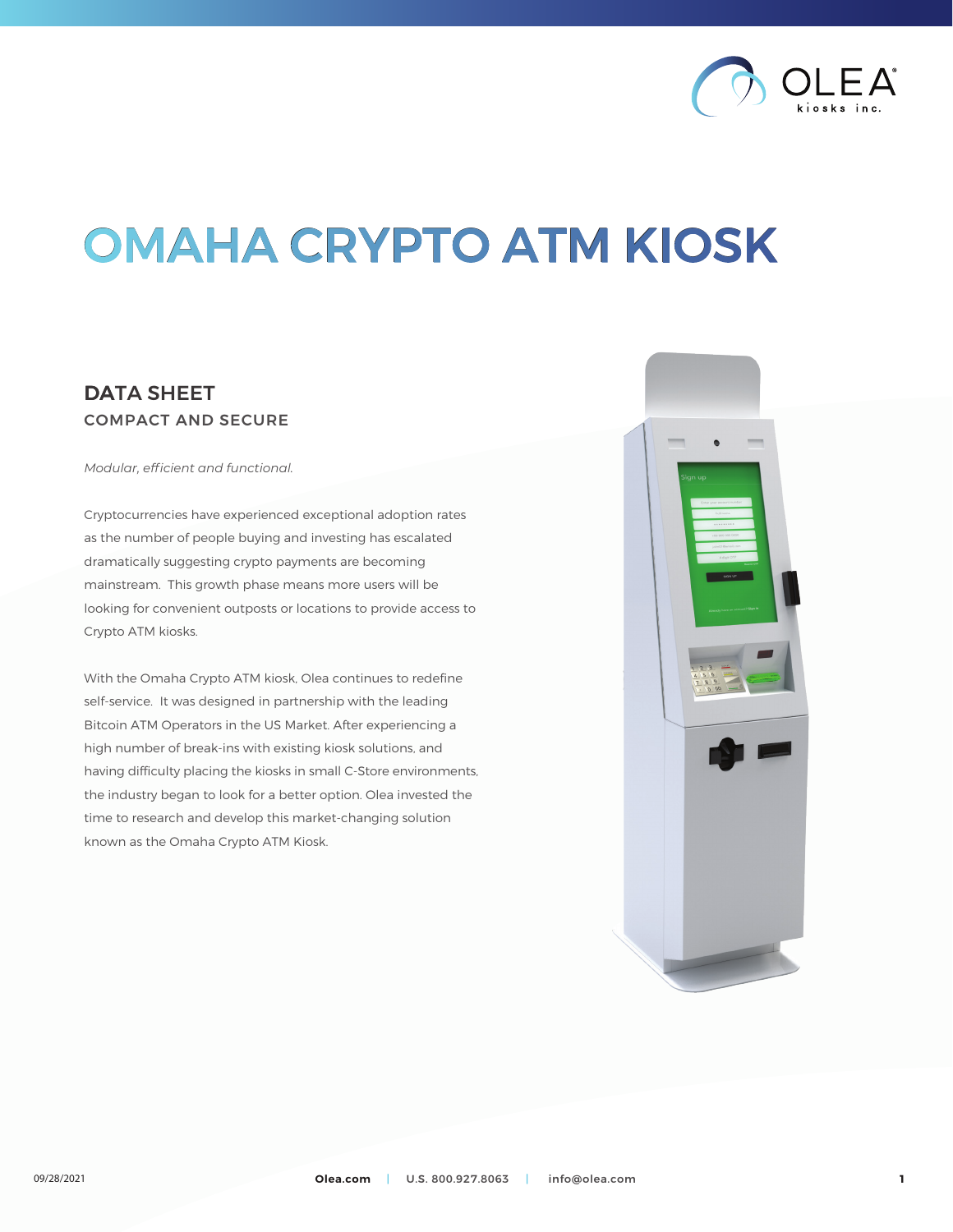

## OMAHA CRYPTO ATM KIOSK

## MODULAR, EFFICIENT AND FUNCTIONAL FOR ALL USERS







The Omaha has been designed to meet the unique security and placement requirements of Crypto ATM Operators. Its industry-leading small footprint (base dimensions of only 17" X 22") make it the smallest Two-Way ATM available. Heightened security features such as full-length piano hinges, 4-latch locking system, electronic auditable lock, and proprietary door security enhancements make it a safe solution for even highvolume locations.

- The kiosk is serviced from the front side to allow for easy access in tight spaces.
- Several payment device options are • available.
- The kiosk has a number of optional • heightened security features to provide • piece-of-mind for high-volume locations.

In addition to being compact and secure, the Omaha is also very modular. It can be deployed as a One-Way ATM initially and upgraded to a Two-Way ATM later on, without having to pull the kiosk from the field.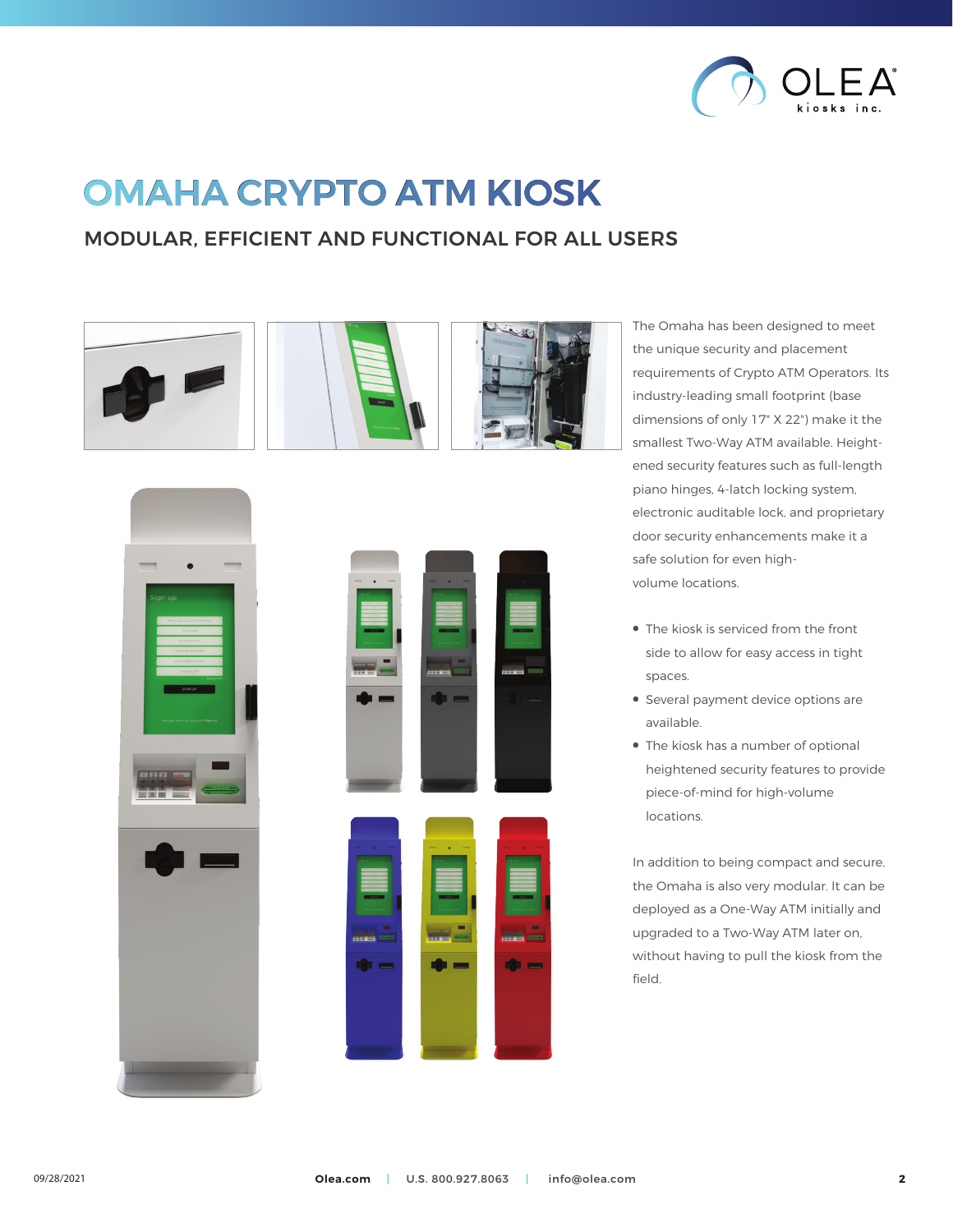

## A CLOSER LOOK

## AT OMAHA CRYPTO ATM KIOSK

#### STANDARD SPECS

- 21.5" PCAP Touchscreen
- Durable powder coat paint finish
- 16 gauge galvanized steel
- Full-length piano hinges
- 4-latch locking system
- Internal 6-outlets power strip
- Topple resistant base plate with ability to bolt to ground

#### DIMENSIONS

- Width: 17.0"
- Height: 72.07"
- Depth: 22.0"
- Base Plate: 17.0"W x 22.0"D

#### OPTIONAL COMPONENTS

- 80mm Thermal Receipt Printer
- Credit Card Reader
- Numerical PIN Pad
- Barcode Scanner
- Webcam
- Bill Validator (Up to 2200 Notes)
- Bill Dispenser (2 Cassettes; 1000 Notes)
- Electronic Auditable Lock
- Proprietary Door Security Enhancements
- Backup Battery